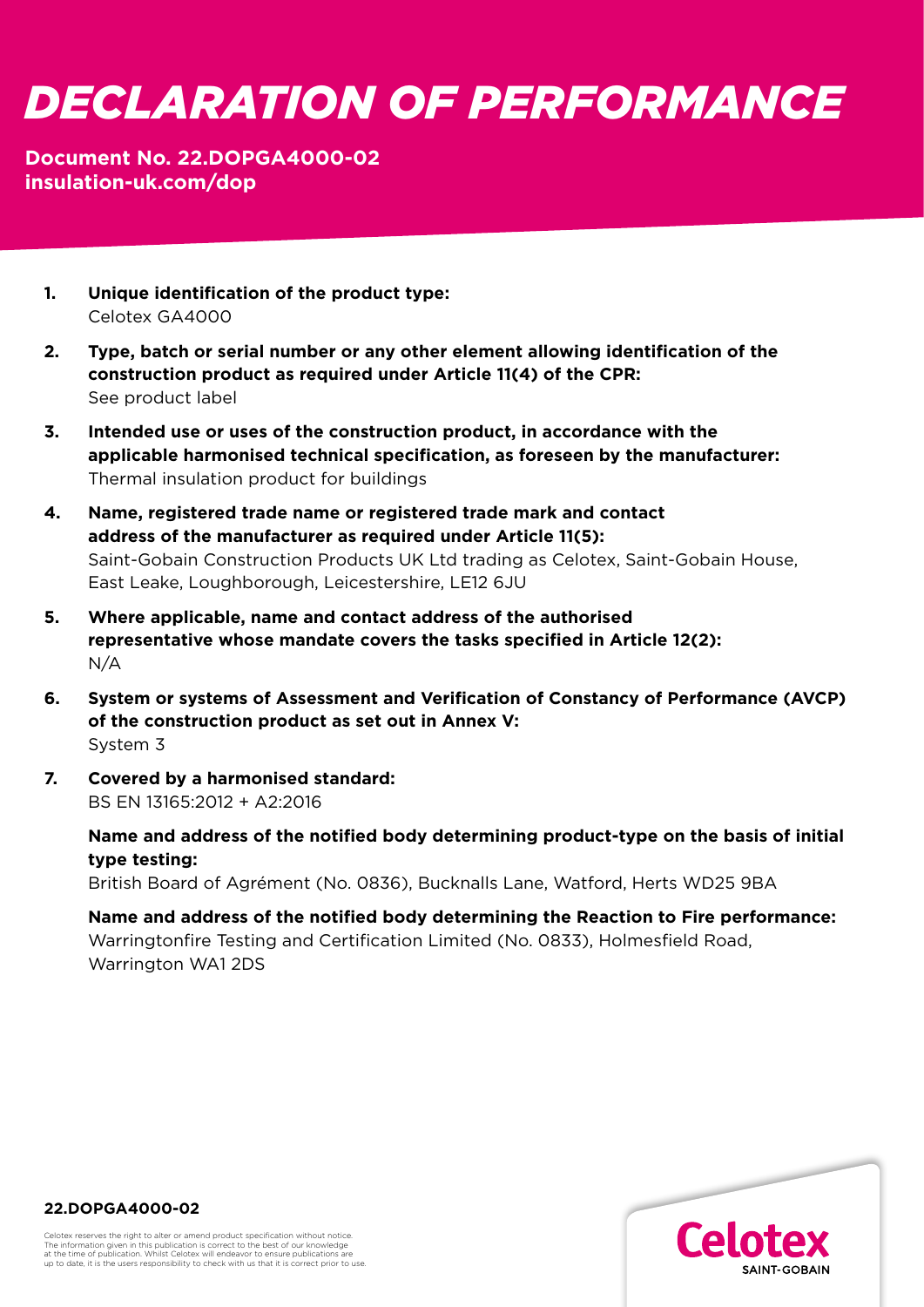## **8. Declared performance:**

## Harmonised Technical Standard: BS EN 13165:2012 + A2:2016

| <b>Essential characteristics</b>                                                                    | <b>Performance</b>                                                                                  | <b>Unit</b>      | <b>Declared performance</b> |
|-----------------------------------------------------------------------------------------------------|-----------------------------------------------------------------------------------------------------|------------------|-----------------------------|
| <b>Product name</b>                                                                                 |                                                                                                     |                  | Celotex GA4000              |
| <b>Thickness</b>                                                                                    |                                                                                                     | mm               | 50-100                      |
| <b>Thickness tolerance</b>                                                                          | dN 50-100mm                                                                                         |                  | T <sub>2</sub>              |
| <b>Thermal resistance</b>                                                                           | Thermal resistance                                                                                  | $m^2$ .K/W       | 2.25                        |
|                                                                                                     | Thermal conductivity                                                                                | W/m.K            | 0.022                       |
| Length and width                                                                                    | $1000mm$                                                                                            | mm               | ± 5                         |
|                                                                                                     | 1000 to 2000mm                                                                                      | mm               | ±7.5                        |
|                                                                                                     | 2001 to 4000mm                                                                                      | mm               | ±10                         |
| <b>Squareness</b>                                                                                   | $S_h$                                                                                               | mm/m             | $\leq 5$                    |
| <b>Flatness</b>                                                                                     | Length $<$ 2.5m<br>$\leq$ 0.75 $m2$<br>> 0.75 m <sup>2</sup>                                        | mm               | $\leq 5$<br>$\leq 10$       |
| <b>Reaction to fire</b>                                                                             | Reaction to fire                                                                                    | <b>Euroclass</b> | Ε                           |
| <b>Durability of Reaction to fire</b><br>against heat, weathering,<br>ageing/degradation            | Durability of Reaction to fire<br>of the product as placed<br>on the market                         | <b>Euroclass</b> | Does not change with time   |
| <b>Durability of thermal</b><br>resistance against heat,<br>weathering, ageing/<br>degradation      | Thermal resistance                                                                                  | $m2$ .K/W        | 2.25                        |
|                                                                                                     | Thermal conductivity                                                                                | W/m.K            | 0.022                       |
|                                                                                                     | Durability characteristics                                                                          | $m^2$ .K/W       | 2.25                        |
|                                                                                                     |                                                                                                     | W/m.K            | 0.022                       |
|                                                                                                     | Dimensional stability                                                                               |                  | DS(70,90)3<br>$DS(-20,-)1$  |
|                                                                                                     | Deformation under specified<br>compressive load and<br>temperature conditions                       |                  | <b>NPD</b>                  |
|                                                                                                     | Determination of the aged<br>values of thermal resistance<br>and thermal conductivity               | W/m.K            | 0.022                       |
| <b>Compressive strength</b>                                                                         | Compressive stress or<br>compressive strength                                                       | kPa              | CS(10\Y)140                 |
| Tensile/flexural strength                                                                           | Tensile strength<br>perpendicular to faces                                                          |                  | <b>NPD</b>                  |
| <b>Durability of compressive</b><br>strength against ageing/<br>degradation                         | Compressive creep                                                                                   |                  | <b>NPD</b>                  |
| <b>Water permeability</b>                                                                           | Short term water absorption<br>Long term water absorption                                           |                  | <b>NPD</b><br><b>NPD</b>    |
|                                                                                                     | Flatness after one side wetting                                                                     |                  | <b>NPD</b>                  |
| Water vapour permeability                                                                           | Water vapour transmission                                                                           |                  | <b>NPD</b>                  |
| <b>Acoustic absorption index</b>                                                                    | Sound absorption                                                                                    |                  | <b>NPD</b>                  |
| <b>Release of dangerous</b><br>substances to the<br>indoor environment                              | Release of dangerous<br>substances                                                                  |                  | NPD(a)                      |
| Reaction to fire of the<br>product in standardised<br>assemblies simulating<br>end-use applications | Reaction to fire of the<br>product in standardised<br>assemblies simulating<br>end-use applications |                  | <b>NPD</b>                  |
| <b>Continuous glowing</b><br>combustion                                                             | Continuous glowing<br>combustion                                                                    |                  | NPD(a)                      |

NPD = No Performance Determined

(a) No harmonised standard test method available



**22.DOPGA4000-02**